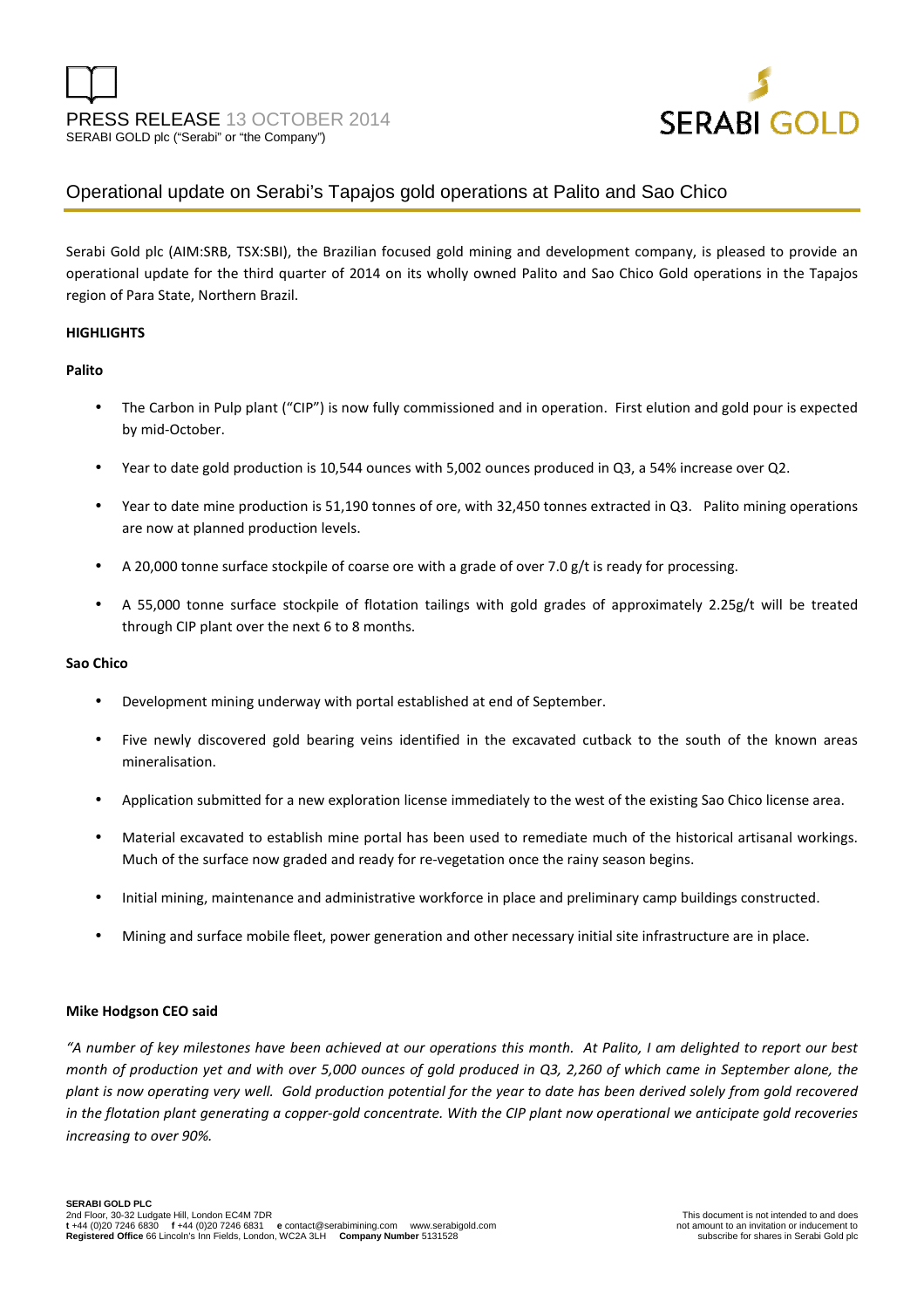



*"In the mine itself, stoping and mine development has continued very well with production volumes exceeding plan. We are therefore in the enviable position of having established an ore stockpile on surface of over 20,000 tonnes grading approximately 7.5 g/t of gold.* 

*"At Sao Chico, we have the equally positive news that the underground development mining is now underway and, with the mine portal now established, the decline ramp is being driven underground towards the first ore zone, which we anticipate reaching during November.* 

*"As was mentioned in our news release of 26 July 2014, a number of previously unidentified gold bearing veins were intersected during the excavation required to establish the mine portal. These discoveries, along with the 2013 drilling and a surface drilling programme we expect to start later in this fourth quarter, will we hope demonstrate that the high grade Sao Chico resource has significant potential for growth.* 

*"This continues to be a transformational time for Serabi and I look forward to updating the market of our progress in the months ahead."*

# **NEW VIDEO -The following link can be used to view the latest operational update video at Sao Chico from Serabi's CEO, Mike Hodgson.**

# http://www.brrmedia.co.uk/event/127653/?popup=true

During the month of September almost 2,300 ounces of gold were produced from Palito and total production for the third quarter was 5,002 ounces of gold. With the CIP plant now operational, the need to stockpile flotation tails, which still have a grade of between 2.0-2.5 g/t gold, is eliminated and the flotation tails can now be pumped directly to the CIP plant where the Company is able to recover the majority of the residual gold. As a result, gold recoveries from October onwards are expected to increase to long term target levels in excess of 90%. Early results of the performance of the CIP plant indicate that this level of improvement can be achieved.

In addition the Company has accumulated a stockpile of over 55,000 tonnes of flotation tails during the first nine months of production. The completion of the CIP plant means the Company can process and recover gold contained within this stockpiled material over the next six to eight months, providing a short term boost to production for the remainder of 2014 and the first half of 2015. The Company estimates that these flotation tailings have contained gold of approximately 4,000 ounces.

Whilst Serabi had initially forecast 23,000-24,000 ounces as its production target for 2014, short delays in both increasing the milling rates, following the introduction of the second ball mill and the commissioning of the CIP plant, mean a year-end total of 21,000 ounces is now more likely. However, with over 8,000 contained ounces of gold in material stockpiled at surface, the Company expects any production shortfalls in 2014, to be quickly recovered in the first quarter of 2015.

At Sao Chico, underground mining is now underway. The portal was established at the end of September and the main ramp is now being advanced towards the first development level. It is expected that the first ore zone will be reached during November.

With a mobile fleet of trucks, underground loader and drilling unit together with power and other fixed infrastructure and an initial mine development workforce, underground development is now expected to progress rapidly. As noted in the Company's press release of 26 July 2014, the Company plans to undertake a surface drill programme later in this fourth quarter of 2014, with the intention of updating the geological resource for Sao Chico by the end of the first quarter of 2015.